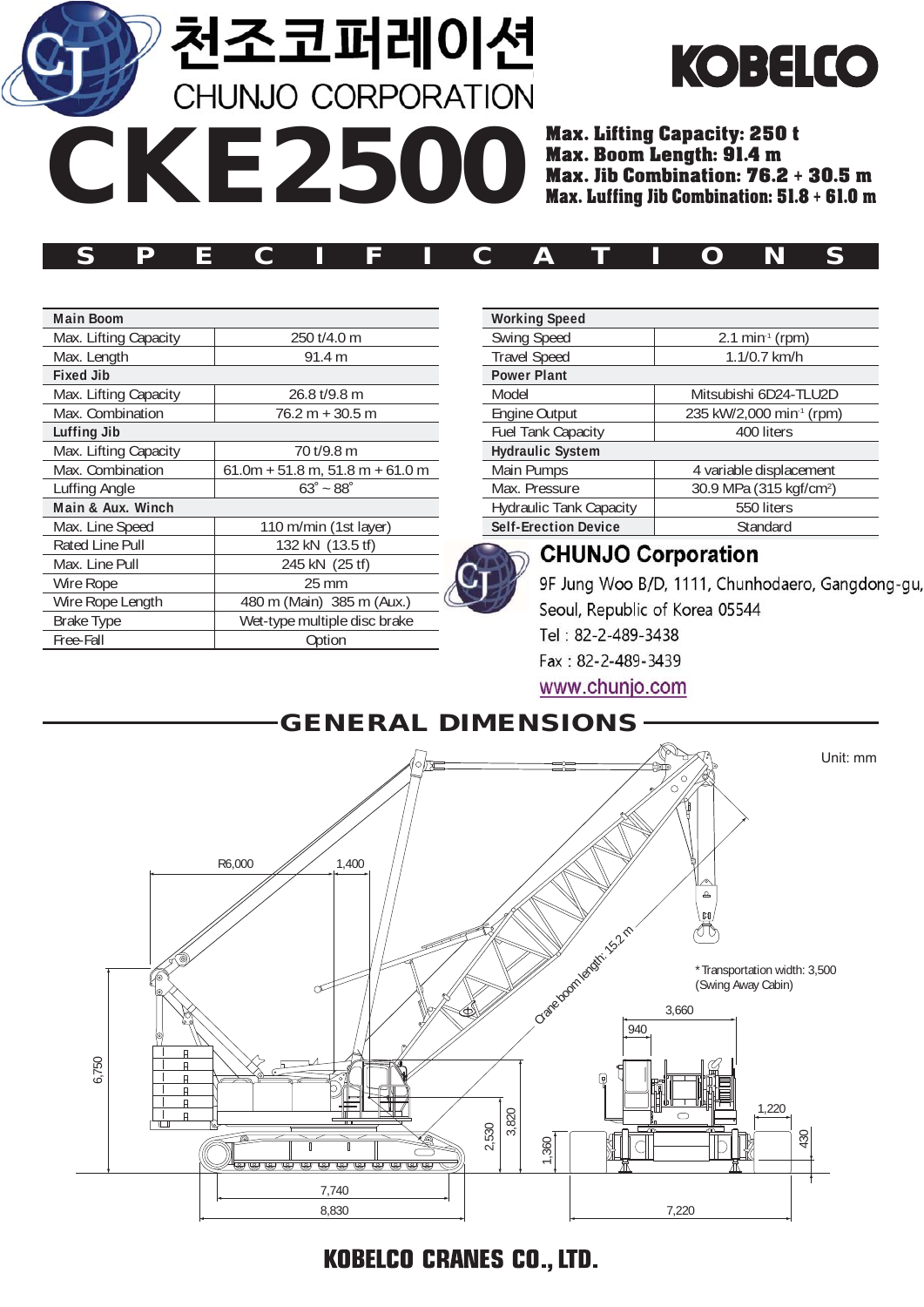## **MAIN BOOM LIFTING CAPACITY**

**Rated loads in metric tons for 360˚ working area (Counterweight: 80.6 t, Carbody weight: 20.0 t)**

Crawlers fully extended

|            | Boom length  | 15.2      | 18.3      | 21.3                | 24.4      | 27.4               | 30.5      | 33.5            | 36.6      | 39.6                | 42.7            | 45.7      | 48.8      | 51.8              | 54.9         | 57.9         | 61.0        | 64.0        | 67.1       | 70.1       | 73.2                | 76.2       | 79.2       | 82.3       | 85.3       | 88.4       | 91.4       |
|------------|--------------|-----------|-----------|---------------------|-----------|--------------------|-----------|-----------------|-----------|---------------------|-----------------|-----------|-----------|-------------------|--------------|--------------|-------------|-------------|------------|------------|---------------------|------------|------------|------------|------------|------------|------------|
|            | m(f)         | (50)      | (60)      | (70)                | (80)      | (90)               | (100)     | (110)           | (120)     | (130)               | (140)           | (150)     | (160)     | (170)             | (180)        | (190)        | (200)       | (210)       | (220)      | (230)      | (240)               | (250)      | (260)      | (270)      | (280)      | (290)      | (300)      |
|            | 4.0          | 4.0/250.0 | 4.7/208.5 |                     |           |                    |           |                 |           |                     |                 |           |           |                   |              |              |             |             |            |            |                     |            |            |            |            |            |            |
|            | 5.0          | 199.7     | 199.7     | 5.2/188.4 5.6/176.4 |           |                    |           |                 |           |                     |                 |           |           |                   |              |              |             |             |            |            |                     |            |            |            |            |            |            |
|            | 6.0          | 167.7     | 167.7     | 167.7               | 166.7     | 6.1/159.9 6.6/148. |           |                 |           |                     |                 |           |           |                   |              |              |             |             |            |            |                     |            |            |            |            |            |            |
|            | 7.0          | 144.2     | 144.2     | 144.2               | 144.2     | 143.2              |           | 141.3 7.1/139.4 | 7.5/130.3 |                     |                 |           |           |                   |              |              |             |             |            |            |                     |            |            |            |            |            |            |
|            | 8.0          | 127.2     | 127.2     | 127.2               | 126.2     | 126.2              | 126.2     | 124.4           | 124.3     | 8.0/122.9 8.5/109.2 |                 |           |           |                   |              |              |             |             |            |            |                     |            |            |            |            |            |            |
|            | 9.0          | 112.2     | 112.2     | 113.2               | 113.2     | 112.2              | 111.2     | 111.0           | 110.8     | 109.0               | 105.9 9.0/103.0 |           | 9.5/95.   | 9.9/88.6          |              |              |             |             |            |            |                     |            |            |            |            |            |            |
|            | 10.0         | 101.3     | 101.2     | 101.2               | 101.2     | 101.2              | 100.2     | 100.0           | 99.8      | 97.3                | 94.7            | 92.3      | 90.0      | 87.6              | 10.4/82.7    | 10.9/77.1    | 11.4/72.0   | $11.8/67$ . |            |            |                     |            |            |            |            |            |            |
|            | 12.0         | 83.7      | 83.7      | 83.7                | 83.7      | 83.7               | 83.7      | 83.4            | 81.7      | 79.7                | 77.8            | 76.0      | 74.4      | 72.5              | 71.0         | 69.3         | 68.0        | 66.4        | 12.3/63.5  |            | 12.8/59.8 13.3/56.4 | 13.7/53.5  |            |            |            |            |            |
|            | 14.0         | 69.7      | 69.7      | 69.7                | 69.7      | 69.7               | 69.7      | 69.7            | 68.8      | 67.3                | 65.8            | 64.3      | 63.0      | 61.6              | 60.4         | 59.0         | 57.9        | 56.6        | 55.4       | 54.3       | 53.2                | 52.2       | 14.2/50.4  | 14.7/47.7  | 15.2/45.2  | 15.7/38.9  |            |
|            | 16.0         | 14.8/65.7 | 60.7      | 59.7                | 59.2      | 59.2               | 59.2      | 59.0            | 59.0      | 58.0                | 56.7            | 55.5      | 54.5      | 53.2              | 52.2         | 51.0         | 50.2        | 49.1        | 48.1       | 47.2       | 46.3                | 45.4       | 44.5       | 43.5       | 42.6       | 38.2       | 16.1/34.9  |
|            | 18.0         |           | 17.5/54.1 | 50.7                | 50.7      | 50.7               | 50.7      | 50.3            | 50.3      | 50.0                | 49.7            | 48.6      | 47.8      | 46.7              | 45.8         | 44.8         | 44.1        | 43.1        | 42.2       | 41.4       | 40.7                | 39.9       | 39.1       | 38.2       | 37.5       | 34.8       | 31.9       |
|            | 20.0         |           |           | 45.0                | 44.7      | 44.3               | 44.0      | 43.6            | 43.6      | 43.3                | 43.0            | 42.8      | 42.4      | 41.4              | 40.6         | 39.7         | 39.1        | 38.3        | 37.4       | 36.8       | 36.1                | 35.4       | 34.7       | 33.9       | 33.2       | 31.8       | 29.1       |
|            | 22.0         |           |           | 20.1/44.7           | 39.5      | 39.1               | 38.8      | 38.4            | 38.4      | 38.1                | 37.8            | 37.5      | 37.3      | 37.0              | 36.4         | 35.5         | 35.0        | 34.2        | 33.5       | 32.9       | 32.2                | 31.7       | 31.0       | 30.2       | 29.6       | 28.9       | 26.6       |
|            | 24.0         |           |           |                     | 22.7/37.9 | 34.9               | 34.6      | 34.1            | 34.1      | 33.8                | 33.5            | 33.2      | 33.1      | 32.7              | 32.5         | 32.0         | 31.6        | 30.8        | 30.1       | 29.6       | 29.0                | 28.5       | 27.8       | 27.1       | 26.6       | 25.9       | 24.5       |
|            | 26.0         |           |           |                     |           | 25.4/32.5          | 31.1      | 30.7            | 30.7      | 30.3                | 30.0            | 29.7      | 29.6      | 29.2              | 29.0         | 28.7         | 28.6        | 27.9        | 27.3       | 26.7       | 26.2                | 25.8       | 25.1       | 24.5       | 24.0       | 23.3       | 22.5       |
|            | 28.0         |           |           |                     |           |                    | 28.0/28.2 | 27.8            | 27.7      | 27.4                | 27.1            | 26.8      | 26.6      | 26.3              | 26.1         | 25.7         | 25.7        | 25.3        | 24.8       | 24.3       | 23.8                | 23.4       | 22.8       | 22.2       | 21.7       | 21.1       | 20.5       |
|            | 30.0         |           |           |                     |           |                    |           | 25.3            | 25.3      | 24.9                | 24.6            | 24.3      | 24.1      | 23.8              | 23.6         | 23.2         | 23.1        | 22.8        | 22.5       | 22.2       | 21.7                | 21.3       | 20.8       | 20.2       | 19.7       | 19.1       | 18.6       |
|            | 32.0         |           |           |                     |           |                    |           | 30.7/24.6       | 23.1      | 22.8                | 22.4            | 22.1      | 22.0      | 21.6              | 21.4         | 21.0         | 21.0        | 20.6        | 20.3       | 20.1       | 19.9                | 19.5       | 18.9       | 18.4       | 17.9       | 17.4       | 16.9       |
| radius (m) | 34.0         |           |           |                     |           |                    |           |                 | 33.3/22.0 | 20.9                | 20.6            | 20.3      | 20.1      | 19.7              | 19.5         | 19.1         | 19.1        | 18.7        | 18.4       | 18.2       | 18.0                | 17.8       | 17.3       | 16.8       | 16.4       | 15.8       | 15.3       |
|            | 36.0         |           |           |                     |           |                    |           |                 |           | 35.9/19.4           | 19.0            | 18.7      | 18.5      | 18.1              | 17.9         | 17.5         | 17.4        | 17.1        | 16.8       | 16.6       | 16.4                | 16.2       | 15.9       | 15.3       | 14.9       | 14.4       | 13.9       |
|            | 38.0         |           |           |                     |           |                    |           |                 |           |                     | 17.6            | 17.2      | 17.1      | 16.7              | 16.4         | 16.1         | 16.0        | 15.6        | 15.3       | 15.1       | 14.9                | 14.7       | 14.5       | 14.0       | 13.7       | 13.2       | 12.7       |
|            | 40.0         |           |           |                     |           |                    |           |                 |           |                     | 38.6/17.2       | 16.0      | 15.8      | 15.4              | 15.2         | 14.8         | 14.7        | 14.3        | 14.0       | 13.8       | 13.6                | 13.4       | 13.2       | 12.8       | 12.5       | 12.0       | 11.5       |
| Working    | 42.0         |           |           |                     |           |                    |           |                 |           |                     |                 | 41.2/15.3 | 14.7      | 14.3              | 14.0         | 13.6         | 13.5        | 13.2        | 12.9       | 12.6       | 12.5                | 12.3       | 12.0       | 11.6       | 11.4       | 11.0       | 10.5       |
|            | 44.0         |           |           |                     |           |                    |           |                 |           |                     |                 |           | 43.8/13.7 | 13.2              | 13.0         | 12.6         | 12.5        | 12.1        | 11.8       | 11.6       | 11.4                | 11.2       | 10.9       | 10.6       | 10.4       | 10.0       | 9.6        |
|            | 46.0<br>48.0 |           |           |                     |           |                    |           |                 |           |                     |                 |           |           | 12.3<br>46.5/12.7 | 12.1<br>11.2 | 11.7         | 11.6        | 11.2        | 10.9       | 10.7       | 10.5<br>9.6         | 10.3       | 10.0       | 9.6<br>8.8 | 9.4        | 9.1        | 8.7        |
|            | 50.0         |           |           |                     |           |                    |           |                 |           |                     |                 |           |           |                   | 49.1/10.8    | 10.8<br>10.1 | 10.7<br>9.9 | 10.3<br>9.6 | 10.0       | 9.8<br>9.0 | 8.8                 | 9.4<br>8.6 | 9.1<br>8.3 | 8.0        | 8.6<br>7.8 | 8.2<br>7.4 | 7.9<br>7.1 |
|            | 52.0         |           |           |                     |           |                    |           |                 |           |                     |                 |           |           |                   |              | 51.8/9.5     | 9.2         | 8.9         | 9.3<br>8.6 | 8.3        | 8.1                 | 7.9        | 7.6        | 7.2        | 7.0        | 6.7        | 6.4        |
|            | 54.0         |           |           |                     |           |                    |           |                 |           |                     |                 |           |           |                   |              |              | 8.6         | 8.2         | 7.9        | 7.6        | 7.4                 | 7.2        | 6.9        | 6.6        | 6.4        | 6.0        | 5.7        |
|            | 56.0         |           |           |                     |           |                    |           |                 |           |                     |                 |           |           |                   |              |              | 54.4/8.5    | 7.6         | 7.3        | 7.0        | 6.8                 | 6.6        | 6.3        | 6.0        | 5.8        | 5.4        | 5.1        |
|            | 58.0         |           |           |                     |           |                    |           |                 |           |                     |                 |           |           |                   |              |              |             | 57.0/7.4    | 6.8        | 6.5        | 6.3                 | 6.0        | 5.7        | 5.4        | 5.2        | 4.8        | 4.6        |
|            | 60.0         |           |           |                     |           |                    |           |                 |           |                     |                 |           |           |                   |              |              |             |             | 59.7/6.3   | 6.0        | 5.8                 | 5.5        | 5.2        | 4.9        | 4.7        | 4.3        | 4.0        |
|            | 62.0         |           |           |                     |           |                    |           |                 |           |                     |                 |           |           |                   |              |              |             |             |            | 5.5        | 5.3                 | 5.0        | 4.7        | 4.4        | 4.2        | 3.8        | 3.5        |
|            | 64.0         |           |           |                     |           |                    |           |                 |           |                     |                 |           |           |                   |              |              |             |             |            | 62.3/5.    | 4.8                 | 4.6        | 4.3        | 3.9        | 3.7        | 3.4        | 3.1        |
|            | 66.0         |           |           |                     |           |                    |           |                 |           |                     |                 |           |           |                   |              |              |             |             |            |            | 65.0/4.6            | 4.1        | 3.8        | 3.5        | 3.3        | 2.9        | 2.6        |
|            | 68.0         |           |           |                     |           |                    |           |                 |           |                     |                 |           |           |                   |              |              |             |             |            |            |                     | 67.6/3.8   | 3.5        | 3.1        | 2.9        | 2.5        | 2.2        |
|            | 70.0         |           |           |                     |           |                    |           |                 |           |                     |                 |           |           |                   |              |              |             |             |            |            |                     |            | 3.1        | 2.7        | 2.5        | 2.2        | 1.9        |
|            | 72.0         |           |           |                     |           |                    |           |                 |           |                     |                 |           |           |                   |              |              |             |             |            |            |                     |            | 70.2/3.7   | 2.4        | 2.2        | 1.8        | 1.5        |
|            | 74.0         |           |           |                     |           |                    |           |                 |           |                     |                 |           |           |                   |              |              |             |             |            |            |                     |            |            | 72.9/2.2   | 1.9        | 1.5        | 1.2        |
|            | 76.0         |           |           |                     |           |                    |           |                 |           |                     |                 |           |           |                   |              |              |             |             |            |            |                     |            |            |            | 75.5/1.6   | 1.2        | 76.0/0.9   |
|            | 78.0         |           |           |                     |           |                    |           |                 |           |                     |                 |           |           |                   |              |              |             |             |            |            |                     |            |            |            |            | 0.9        |            |
|            | 80.0         |           |           |                     |           |                    |           |                 |           |                     |                 |           |           |                   |              |              |             |             |            |            |                     |            |            |            |            | 78.2/0.9   |            |
|            |              |           |           |                     |           |                    |           |                 |           |                     |                 |           |           |                   |              |              |             |             |            |            |                     |            |            |            |            |            |            |

Note: 1. Rating according to DIN 15018-3 and prEN 13000.<br>2. Rating shown in [◯ \_ are determined by the strength of the boom or other structural components.<br>3. Instruction in the operator's manual must be strictly observed

## **FIXED JIB LIFTING CAPACITY**

## **(counterweight: 80.6 t, carbodyweight: 20.0 t, without main hook)**

### **Jib Offset Angle: 10° Jib Offset Angle: 30°**

| Boom length       | 27.4 m            |            | 51.8 <sub>m</sub> |            | 76.2 m      |            |
|-------------------|-------------------|------------|-------------------|------------|-------------|------------|
| Jib length        | 12.2 <sub>m</sub> | 30.5 m     | 12.2 <sub>m</sub> | 30.5 m     | 12.2 m      | 30.5 m     |
| 9.0 <sub>m</sub>  | 9.8 m/26.8        |            |                   |            |             |            |
| 10.0 <sub>m</sub> | 26.8              |            |                   |            |             |            |
| 12.0 <sub>m</sub> | 25.5              |            | 13.6 m/26.8       |            |             |            |
| 14.0 m            | 24.3              |            | 26.8              |            |             |            |
| 16.0 <sub>m</sub> | 23.0              | 16.0 m/6.9 | 25.9              |            | 17.4 m/26.8 |            |
| 18.0 m            | 21.8              | 6.5        | 25.1              | 19.8 m/6.9 | 26.7        |            |
| 20.0 m            | 20.7              | 6.2        | 24.4              | 6.9        | 26.1        |            |
| 22.0 m            | 19.8              | 5.9        | 23.5              | 6.6        | 25.5        | 23.6 m/6.8 |
| 24.0 m            | 18.9              | 5.6        | 22.8              | 6.3        | 24.9        | 6.8        |
| 26.0 m            | 18.1              | 5.3        | 22.1              | 6.1        | 24.4        | 6.6        |
| 28.0 m            | 17.3              | 5.1        | 21.5              | 5.9        | 23.9        | 6.4        |
| 30.0 m            | 16.7              | 4.9        | 20.9              | 5.7        | 21.7        | 6.2        |
| 34.0 m            | 15.5              | 4.5        | 19.7              | 5.3        | 18.3        | 5.9        |
| 38.0 m            | 37.1 m/14.5       | 4.1        | 17.7              | 5.0        | 15.5        | 5.6        |
| 42.0 m            |                   | 3.8        | 15.2              | 4.7        | 13.0        | 5.3        |
| 46.0 m            |                   | 3.5        | 13.1              | 4.4        | 10.9        | 5.0        |
| 50.0 <sub>m</sub> |                   | 3.2        | 11.4              | 4.1        | 9.2         | 4.8        |
| 54.0 m            |                   | 3.0        | 10.0              | 3.9        | 7.8         | 4.5        |
| 58.0 m            |                   | 54.6 m/3.0 | 8.8               | 3.7        | 6.5         | 4.3        |
| 62.0 <sub>m</sub> |                   |            | 58.3 m/8.7        | 3.5        | 5.5         | 4.1        |
| 66.0 m            |                   |            |                   | 3.3        | 4.6         | 3.9        |
| 70.0 m            |                   |            |                   | 3.2        | 3.7         | 3.8        |
| 74.0 m            |                   |            |                   | 3.0        | 3.0         | 3.6        |
| 78.0 m            |                   |            |                   | 75.7 m/3.0 | 2.4         | 3.5        |
| 82.0 m            |                   |            |                   |            | 79.3 m/2.2  | 3.0        |
| 86.0 m            |                   |            |                   |            |             | 2.5        |
| 90.0 m            |                   |            |                   |            |             | 2.0        |
| 94.0 m            |                   |            |                   |            |             | 1.5        |
| 98.0 m            |                   |            |                   |            |             | 96.8 m/1.2 |

| Boom length       | ັ<br>27.4 m       |            | 51.8 m            |            | 76.2 m            |            |
|-------------------|-------------------|------------|-------------------|------------|-------------------|------------|
| Jib length        | 12.2 <sub>m</sub> | 30.5 m     | 12.2 <sub>m</sub> | 30.5 m     | 12.2 <sub>m</sub> | 30.5 m     |
| 12.0 <sub>m</sub> | 13.5 m/19.5       |            |                   |            |                   |            |
| 14.0 <sub>m</sub> | 19.3              |            |                   |            |                   |            |
| 16.0 <sub>m</sub> | 18.7              |            | 17.3 m/19.4       |            |                   |            |
| 18.0 <sub>m</sub> | 17.9              |            | 19.3              |            |                   |            |
| 20.0 <sub>m</sub> | 16.8              |            | 18.9              |            | 21.1 m/19.3       |            |
| 22.0 m            | 15.9              |            | 18.5              |            | 19.2              |            |
| 24.0 m            | 15.2              | 25.3 m/4.2 | 18.0              |            | 18.9              |            |
| 26.0 <sub>m</sub> | 14.5              | 4.1        | 17.3              |            | 18.7              |            |
| 28.0 m            | 13.9              | 4.0        | 16.7              | 29.1 m/4.2 | 18.4              |            |
| 30.0 <sub>m</sub> | 13.4              | 3.8        | 16.2              | 4.1        | 18.0              | 32.9 m/4.1 |
| 34.0 m            | 12.7              | 3.5        | 15.2              | 3.9        | 17.0              | 4.1        |
| 38.0 m            | 37.8 m/12.4       | 3.3        | 14.4              | 3.7        | 16.2              | 3.9        |
| 42.0 m            |                   | 3.1        | 13.7              | 3.5        | 13.6              | 3.7        |
| 46.0 m            |                   | 2.9        | 13.2              | 3.3        | 11.5              | 3.6        |
| 50.0 <sub>m</sub> |                   | 2.8        | 11.7              | 3.2        | 9.7               | 3.4        |
| 54.0 m            |                   | 2.7        | 10.2              | 3.0        | 8.2               | 3.3        |
| 58.0 m            |                   | 56.4 m/2.7 | 8.9               | 2.9        | 6.9               | 3.2        |
| 62.0 <sub>m</sub> |                   |            | 59.0 m/8.6        | 2.8        | 5.8               | 3.1        |
| 66.0 m            |                   |            |                   | 2.8        | 4.8               | 3.0        |
| 70.0 m            |                   |            |                   | 2.7        | 3.9               | 2.9        |
| 74.0 m            |                   |            |                   | 2.7        | 3.2               | 2.8        |
| 78.0 m            |                   |            |                   | 77.6 m/2.7 | 2.5               | 2.8        |
| 82.0 m            |                   |            |                   |            | 80.1 m/2.2        | 2.7        |
| 86.0 m            |                   |            |                   |            |                   | 2.7        |
| 90.0 m            |                   |            |                   |            |                   | 2.3        |
| 94.0 m            |                   |            |                   |            |                   | 1.7        |
| 98.0 m            |                   |            |                   |            |                   | 1.3        |
| 100.0 m           |                   |            |                   |            |                   | 98.7 m/1.2 |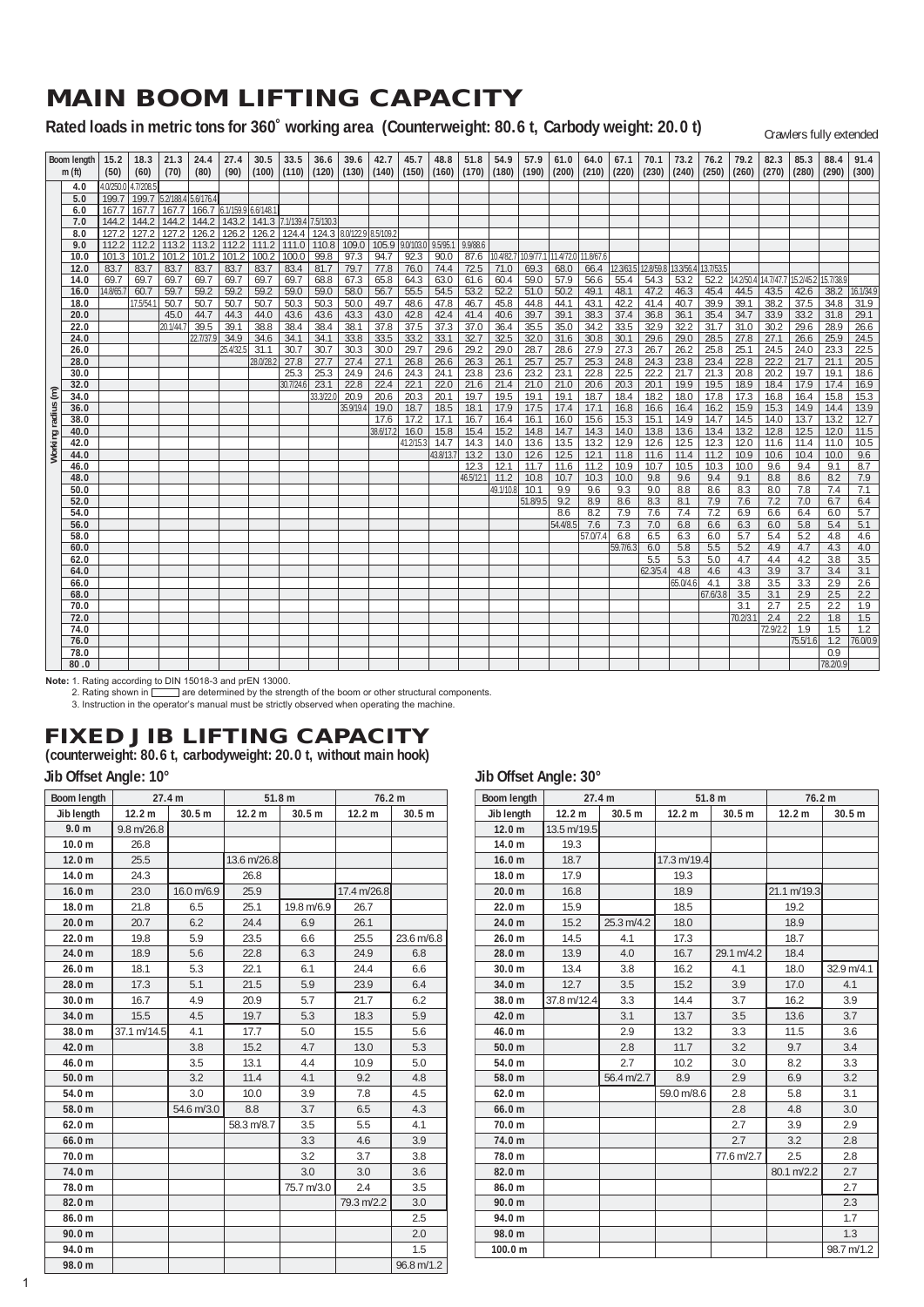## **CKE2500**

# **LUFFING JIB LIFTING CAPACITY (Boom Angle Fixed Type 88˚ and 83˚)**

| Boom length       |            |                 |                   |                   |      | 21.3 m     |                   |            |                   |                 |     |                   |            |                 |              |                 |            |            | 24.4 m |                 |                 |                   |            |                   |
|-------------------|------------|-----------------|-------------------|-------------------|------|------------|-------------------|------------|-------------------|-----------------|-----|-------------------|------------|-----------------|--------------|-----------------|------------|------------|--------|-----------------|-----------------|-------------------|------------|-------------------|
| Jib lenath        | 24.4 m     |                 |                   | 30.5 <sub>m</sub> |      | 36.6 m     |                   | 42.7 m     | 51.8 <sub>m</sub> |                 |     | 61.0 <sub>m</sub> | 24.4 m     |                 |              | 30.5 m          |            | 36.6 m     |        | 42.7 m          |                 | 51.8 <sub>m</sub> |            | 61.0 <sub>m</sub> |
| <b>Boom Angle</b> | $88^\circ$ | 83 <sup>°</sup> | $88^\circ$        | 83 <sup>°</sup>   | 88°  | 83         | $88^\circ$        | $83^\circ$ | 88                | 83 <sup>°</sup> | 88  | 83 <sup>°</sup>   | $88^\circ$ | 83 <sup>°</sup> | $88^\circ$   | 83 <sup>°</sup> | $88^\circ$ | $83^\circ$ | 88     | 83 <sup>°</sup> | 88°             | $83^\circ$        | $88^\circ$ | 83 <sup>°</sup>   |
| 12.0 <sub>m</sub> | 61.4       |                 | 61.4              |                   |      |            |                   |            |                   |                 |     |                   | 61.4       |                 | 61.4         |                 |            |            |        |                 |                 |                   |            |                   |
| 14.0 <sub>m</sub> | 55.1       |                 | 55.1              |                   | 40.5 |            |                   |            |                   |                 |     |                   | 55.4       |                 | 55.4         |                 | 40.5       |            |        |                 |                 |                   |            |                   |
| 16.0 <sub>m</sub> | 47.5       | 53.8            | 47.8              |                   | 40.2 |            | 29.6              |            |                   |                 |     |                   | 47.9       | 53.2            | 48.2         |                 | 40.4       |            | 29.6   |                 |                 |                   |            |                   |
| 18.0 <sub>m</sub> | 40.0       | 47.3            | 40.3              | 47.4              | 37.2 |            | 27.7              |            | 17.7              |                 |     |                   | 40.3       | 46.8            | 40.6         | 46.4            | 37.3       |            | 27.7   |                 | 17.8            |                   |            |                   |
| 20.0 <sub>m</sub> | 34.4       | 39.9            | 34.7              | 40.7              | 34.6 | 37.1       | 25.6              |            | 16.3              |                 | 9.8 |                   | 34.6       | 40.7            | 34.9         | 41.2            | 34.7       | 37.6       | 25.7   |                 | 16.4            |                   | 9.8        |                   |
| 22.0 <sub>m</sub> | 30.0       | 34.4            | 30.3              | 35.0              | 31.2 | 34.6       | 23.8              | 24.6       | 15.1              |                 | 9.1 |                   | 30.2       | 35.3            | 30.5         | 35.9            | 31.4       | 35.0       | 23.9   | 24.9            | 15.2            |                   | 9.1        |                   |
| 24.0 m            | 26.5       | 30.0            | 26.8              | 30.6              | 27.6 | 31.2       | 22.2              | 23.0       | 14.1              | 15.1            | 8.4 |                   | 26.6       | 30.7            | 26.9         | 31.3            | 27.7       | 31.9       | 22.3   | 23.2            | 14.1            |                   | 8.4        |                   |
| 26.0 <sub>m</sub> |            | 26.5            | 23.9              | 27.1              | 24.6 | 27.6       | 20.9              | 21.5       | 13.1              | 14.0            | 7.8 |                   |            | 27.1            | 24.0         | 27.7            | 24.7       | 28.1       | 20.9   | 21.8            | 13.1            | 14.2              | 7.8        |                   |
| 28.0 m            |            | 22.9            | 21.5              | 24.2              | 22.2 | 24.6       | 19.6              | 20.2       | 12.3              | 13.1            | 7.2 | 7.8               |            | 24.0            | 21.6         | 24.7            | 22.3       | 25.1       | 19.7   | 20.5            | 12.3            | 13.2              | 7.2        | 7.8               |
| 30.0 <sub>m</sub> |            |                 | 19.5              | 21.8              | 20.1 | 22.2       | 18.5              | 19.1       | 11.5              | 12.3            | 6.7 | 7.2               |            |                 | 19.5         | 22.2            | 20.2       | 22.6       | 18.6   | 19.3            | 11.5            | 12.4              | 6.7        | 7.3               |
| 34.0 m            |            |                 |                   | 17.3              | 16.7 | 18.3       | 16.6              | 17.1       | 10.2              | 10.8            | 5.5 | 6.2               |            |                 |              | 18.1            | 16.8       | 18.6       | 16.7   | 17.3            | 10.2            | 10.9              | 5.5        | 6.3               |
| 38.0 m            |            |                 |                   |                   | 13.1 | 15.4       | 14.1              | 15.5       | 9.1               | 9.6             | 4.2 | 4.8               |            |                 |              |                 | 13.3       | 15.6       | 14.1   | 15.7            | 9.1             | 9.7               | 4.2        | 4.9               |
| 42.0 m            |            |                 |                   |                   |      |            | 11.9              | 13.3       | 8.1               | 8.6             | 3.2 | 3.7               |            |                 |              |                 |            |            | 12.1   | 13.5            | 8.1             | 8.7               | 3.2        | 3.8               |
| 46.0 m            |            |                 |                   |                   |      |            |                   | 11.0       | 7.4               | 7.8             | 2.3 | 2.7               |            |                 |              |                 |            |            |        | 11.5            | 7.4             | 7.8               | 2.3        | 2.8               |
| 50.0 <sub>m</sub> |            |                 |                   |                   |      |            |                   |            | 6.7               | 7.0             |     | 1.8               |            |                 |              |                 |            |            |        |                 | 6.7             | 7.1               |            | 1.9               |
| 54.0 m            |            |                 |                   |                   |      |            |                   |            |                   | 6.5             |     |                   |            |                 |              |                 |            |            |        |                 |                 | 6.5               |            |                   |
|                   |            |                 |                   |                   |      |            |                   |            |                   |                 |     |                   |            |                 |              |                 |            |            |        |                 |                 |                   |            |                   |
| Boom length       |            |                 |                   |                   |      |            | 30.5 <sub>m</sub> |            |                   |                 |     |                   |            |                 |              |                 |            |            | 36.6 m |                 |                 |                   |            |                   |
| Jib lenath        | 24.4 m     |                 | 30.5 <sub>m</sub> |                   |      | 36.6 m     |                   | 42.7 m     | 51.8 <sub>m</sub> |                 |     | 61.0 <sub>m</sub> | 24.4 m     |                 |              | 30.5 m          |            | 36.6 m     |        | 42.7 m          |                 | 51.8 <sub>m</sub> |            | 61.0 <sub>m</sub> |
| <b>Boom Angle</b> | $88^\circ$ | $83^\circ$      | $88^\circ$        | 83 <sup>°</sup>   | 88   | $83^\circ$ | $88^\circ$        | $83^\circ$ | 88°               | 83 <sup>°</sup> | 88  | 83 <sup>°</sup>   | 88         | 83 <sup>°</sup> | $88^{\circ}$ | 83 <sup>°</sup> | $88^\circ$ | $83^\circ$ | 88     | 83 <sup>°</sup> | 88 <sup>°</sup> | 83                | 88         | 83 <sup>°</sup>   |
| 12.0 <sub>m</sub> | 61.4       |                 |                   |                   |      |            |                   |            |                   |                 |     |                   | 53.5       |                 |              |                 |            |            |        |                 |                 |                   |            |                   |
| 14.0 <sub>m</sub> | 56.1       |                 | 53.5              |                   | 40.5 |            |                   |            |                   |                 |     |                   | 53.5       |                 | 53.5         |                 | 40.5       |            |        |                 |                 |                   |            |                   |
| 16.0 <sub>m</sub> | 48.8       | 51.8            | 49.1              |                   | 40.5 |            | 29.6              |            |                   |                 |     |                   | 49.6       | 49.4            | 49.2         |                 | 40.5       |            | 29.7   |                 |                 |                   |            |                   |
| 18.0 <sub>m</sub> | 40.9       | 46.2            | 41.2              | 44.3              | 37.6 |            | 27.9              |            | 17.9              |                 |     |                   | 41.5       | 44.1            | 41.8         |                 | 37.8       |            | 28.1   |                 | 18.0            |                   |            |                   |
| 20.0 <sub>m</sub> | 35.1       | 41.6            | 35.3              | 40.0              | 34.9 | 38.5       | 25.8              |            | 16.5              |                 |     |                   | 35.5       | 39.8            | 35.8         | 38.2            | 35.1       |            | 26.0   |                 | 16.6            |                   |            |                   |
| 22.0 <sub>m</sub> | 30.5       | 36.7            | 30.8              | 36.4              | 31.8 | 35.0       | 24.0              | 25.6       | 15.3              |                 | 9.1 |                   | 30.8       | 36.3            | 31.1         | 34.8            | 32.2       | 33.5       | 24.1   |                 | 15.3            |                   | 9.2        |                   |
| 24.0 m            | 26.9       | 32.2            | 27.2              | 32.8              | 28.0 | 32.1       | 22.4              | 23.8       | 14.2              |                 | 8.5 |                   | 27.1       | 32.9            | 27.4         | 31.9            | 28.3       | 30.7       | 22.5   | 24.4            | 14.2            |                   | 8.5        |                   |
| 26.0 <sub>m</sub> | 23.3       | 28.2            | 24.2              | 28.8              | 25.0 | 29.4       | 21.0              | 22.3       | 13.2              | 14.6            | 7.8 |                   | 23.9       | 29.5            | 24.4         | 29.5            | 25.2       | 28.3       | 21.1   | 22.8            | 13.3            | 14.9              | 7.9        |                   |
|                   |            |                 |                   |                   |      |            |                   |            |                   |                 |     |                   |            |                 |              |                 |            |            |        |                 |                 |                   |            |                   |

| Jib length        |            | 24.4 m     |      | 30.5 <sub>m</sub> |                 | 36.6 <sub>m</sub> |            | 42.7 m     | 51.8 <sub>m</sub> |      |     | 61.0 m     | 24.4 m     |                 |      | 30.5 <sub>m</sub> |            | 36.6 <sub>m</sub> |      | 42.7 m          | 51.8 <sub>m</sub> |      | 61.0 <sub>m</sub> |                 |
|-------------------|------------|------------|------|-------------------|-----------------|-------------------|------------|------------|-------------------|------|-----|------------|------------|-----------------|------|-------------------|------------|-------------------|------|-----------------|-------------------|------|-------------------|-----------------|
| <b>Boom Angle</b> | $88^\circ$ | $83^\circ$ | 88   | 83                | 88 <sup>°</sup> | 83                | $88^\circ$ | $83^\circ$ | 88 <sup>°</sup>   | 83   | 88° | $83^\circ$ | $88^\circ$ | 83 <sup>°</sup> | 88'  | 83 <sup>°</sup>   | $88^\circ$ | 83 <sup>°</sup>   | 88*  | 83 <sup>°</sup> | 88                | 83   | 88                | 83 <sup>°</sup> |
| 12.0 <sub>m</sub> | 61.4       |            |      |                   |                 |                   |            |            |                   |      |     |            | 53.5       |                 |      |                   |            |                   |      |                 |                   |      |                   |                 |
| 14.0 <sub>m</sub> | 56.1       |            | 53.5 |                   | 40.5            |                   |            |            |                   |      |     |            | 53.5       |                 | 53.5 |                   | 40.5       |                   |      |                 |                   |      |                   |                 |
| 16.0 <sub>m</sub> | 48.8       | 51.8       | 49.1 |                   | 40.5            |                   | 29.6       |            |                   |      |     |            | 49.6       | 49.4            | 49.2 |                   | 40.5       |                   | 29.7 |                 |                   |      |                   |                 |
| 18.0 m            | 40.9       | 46.2       | 41.2 | 44.3              | 37.6            |                   | 27.9       |            | 17.9              |      |     |            | 41.5       | 44.1            | 41.8 |                   | 37.8       |                   | 28.1 |                 | 18.0              |      |                   |                 |
| 20.0 m            | 35.1       | 41.6       | 35.3 | 40.0              | 34.9            | 38.5              | 25.8       |            | 16.5              |      |     |            | 35.5       | 39.8            | 35.8 | 38.2              | 35.1       |                   | 26.0 |                 | 16.6              |      |                   |                 |
| 22.0 m            | 30.5       | 36.7       | 30.8 | 36.4              | 31.8            | 35.0              | 24.0       | 25.6       | 15.3              |      | 9.1 |            | 30.8       | 36.3            | 31.1 | 34.8              | 32.2       | 33.5              | 24.1 |                 | 15.3              |      | 9.2               |                 |
| 24.0 m            | 26.9       | 32.2       | 27.2 | 32.8              | 28.0            | 32.1              | 22.4       | 23.8       | 14.2              |      | 8.5 |            | 27.1       | 32.9            | 27.4 | 31.9              | 28.3       | 30.7              | 22.5 | 24.4            | 14.2              |      | 8.5               |                 |
| 26.0 m            | 23.3       | 28.2       | 24.2 | 28.8              | 25.0            | 29.4              | 21.0       | 22.3       | 13.2              | 14.6 | 7.8 |            | 23.9       | 29.5            | 24.4 | 29.5              | 25.2       | 28.3              | 21.1 | 22.8            | 13.3              | 14.9 | 7.9               |                 |
| 28.0 m            |            | 25.0       | 21.7 | 25.6              | 22.4            | 26.1              | 19.7       | 20.9       | 12.3              | 13.6 | 7.3 | 8.1        |            | 26.0            | 21.9 | 26.7              | 22.6       | 26.3              | 19.8 | 21.3            | 12.4              | 13.9 | 7.3               |                 |
| 30.0 <sub>m</sub> |            |            | 19.6 | 23.0              | 20.3            | 23.4              | 18.6       | 19.7       | 11.5              | 12.7 | 6.8 | 7.5        |            | 23.1            | 19.7 | 23.8              | 20.4       | 24.3              | 18.7 | 20.1            | 11.6              | 12.9 | 6.8               | 7.7             |
| 34.0 m            |            |            |      | 18.7              | 16.9            | 19.2              | 16.7       | 17.6       | 10.2              | 11.1 | 5.6 | 6.5        |            |                 |      | 19.4              | 17.0       | 19.8              | 16.7 | 17.9            | 10.2              | 11.4 | 5.6               | 6.6             |
| 38.0 m            |            |            |      |                   | 13.7            | 16.1              | 14.2       | 15.9       | 9.1               | 9.9  | 4.3 | 5.1        |            |                 |      |                   | 14.1       | 16.5              | 14.2 | 16.2            | 9.1               | 10.0 | 4.3               | 5.4             |
| 42.0 m            |            |            |      |                   |                 |                   | 12.1       | 13.9       | 8.2               | 8.8  | 3.2 | 3.9        |            |                 |      |                   |            | 13.9              | 12.1 | 14.2            | 8.2               | 9.0  | 3.2               | 4.1             |
| 46.0 m            |            |            |      |                   |                 |                   |            | 11.9       | 7.4               | 7.9  | 2.3 | 2.9        |            |                 |      |                   |            |                   |      | 12.2            | 7.4               | 8.0  | 2.3               | 3.1             |
| 50.0 <sub>m</sub> |            |            |      |                   |                 |                   |            |            | 6.7               | 7.2  |     | 2.0        |            |                 |      |                   |            |                   |      |                 | 6.7               | 7.3  |                   | 2.2             |
| 54.0 m            |            |            |      |                   |                 |                   |            |            |                   | 6.5  |     |            |            |                 |      |                   |            |                   |      |                 |                   | 6.6  |                   |                 |

| Boom length       |            |            |            |                   |                 |        | 42.7 m     |                 |      |                   |                 |            |            |            |      |                   |            | 48.8 m            |      |                 |            |                   |            |                   |
|-------------------|------------|------------|------------|-------------------|-----------------|--------|------------|-----------------|------|-------------------|-----------------|------------|------------|------------|------|-------------------|------------|-------------------|------|-----------------|------------|-------------------|------------|-------------------|
| Jib length        | 24.4 m     |            |            | 30.5 <sub>m</sub> |                 | 36.6 m |            | 42.7 m          |      | 51.8 <sub>m</sub> |                 | 61.0 m     | 24.4 m     |            |      | 30.5 <sub>m</sub> |            | 36.6 <sub>m</sub> |      | 42.7 m          |            | 51.8 <sub>m</sub> |            | 61.0 <sub>m</sub> |
| <b>Boom Angle</b> | $88^\circ$ | $83^\circ$ | $88^\circ$ | 83 <sup>°</sup>   | 88 <sup>°</sup> | 83     | $88^\circ$ | 83 <sup>°</sup> | 88°  | 83 <sup>°</sup>   | 88 <sup>°</sup> | $83^\circ$ | $88^\circ$ | $83^\circ$ | 88'  | $83^\circ$        | $88^\circ$ | $83^\circ$        | 88*  | 83 <sup>°</sup> | $88^\circ$ | $83^\circ$        | $88^\circ$ | 83 <sup>°</sup>   |
| 12.0 <sub>m</sub> | 53.5       |            |            |                   |                 |        |            |                 |      |                   |                 |            | 40.5       |            |      |                   |            |                   |      |                 |            |                   |            |                   |
| 14.0 <sub>m</sub> | 53.5       |            | 52.0       |                   |                 |        |            |                 |      |                   |                 |            | 40.5       |            | 40.5 |                   |            |                   |      |                 |            |                   |            |                   |
| 16.0 <sub>m</sub> | 49.4       |            | 47.3       |                   | 39.9            |        | 29.7       |                 |      |                   |                 |            | 40.5       |            | 40.5 |                   | 37.2       |                   | 29.7 |                 |            |                   |            |                   |
| 18.0 <sub>m</sub> | 42.2       | 42.0       | 42.4       |                   | 38.1            |        | 28.3       |                 |      |                   |                 |            | 40.5       | 39.9       | 40.5 |                   | 36.9       |                   | 28.5 |                 |            |                   |            |                   |
| 20.0 <sub>m</sub> | 36.0       | 37.9       | 36.2       | 36.4              | 35.3            |        | 26.1       |                 | 16.7 |                   |                 |            | 36.5       | 36.1       | 36.7 | 34.6              | 35.5       |                   | 26.3 |                 | 16.8       |                   |            |                   |
| 22.0 m            | 31.2       | 34.6       | 31.5       | 33.2              | 32.5            | 31.9   | 24.3       |                 | 15.4 |                   | 9.3             |            | 31.5       | 33.0       | 31.8 | 31.6              | 32.5       | 30.4              | 24.4 |                 | 15.5       |                   | 9.3        |                   |
| 24.0 m            | 27.4       | 31.8       | 27.7       | 30.4              | 28.6            | 29.3   | 22.6       | 25.0            | 14.3 |                   | 8.6             |            | 27.6       | 30.3       | 27.9 | 29.0              | 28.9       | 27.9              | 22.7 | 25.7            | 14.4       |                   | 8.6        |                   |
| 26.0 <sub>m</sub> | 24.2       | 29.4       | 24.6       | 28.1              | 25.4            | 27.0   | 21.2       | 23.3            | 13.3 |                   | 7.9             |            | 24.4       | 28.1       | 24.8 | 26.8              | 25.7       | 25.7              | 21.3 | 23.9            | 13.4       |                   | 7.7        |                   |
| 28.0 m            |            | 26.8       | 22.0       | 26.1              | 22.8            | 25.1   | 19.9       | 21.8            | 12.4 | 14.2              | 7.4             |            |            | 26.1       | 22.2 | 24.9              | 23.0       | 23.9              | 20.0 | 22.3            | 12.5       | 14.6              | 6.6        |                   |
| 30.0 <sub>m</sub> |            | 24.3       | 19.8       | 24.4              | 20.6            | 23.4   | 18.7       | 20.5            | 11.6 | 13.2              | 6.8             | 7.9        |            | 24.2       | 19.9 | 23.2              | 20.8       | 22.2              | 18.8 | 20.9            | 11.7       | 13.6              | 5.7        |                   |
| 34.0 m            |            |            |            | 20.0              | 17.             | 20.5   | 16.8       | 18.2            | 10.3 | 11.6              | 5.7             | 6.8        |            |            |      | 20.5              | 17.2       | 19.5              | 16.8 | 18.6            | 10.3       | 11.8              | 4.1        | 7.0               |
| 38.0 m            |            |            |            |                   | 14.3            | 17.0   | 14.3       | 16.4            | 9.1  | 10.2              | 4.4             | 5.6        |            |            |      | 16.9              | 14.4       | 17.4              | 14.3 | 16.5            | 9.2        | 10.4              | 2.7        | 5.8               |
| 42.0 m            |            |            |            |                   |                 | 14.3   | 12.2       | 14.6            | 8.2  | 9.1               | 3.3             | 4.3        |            |            |      |                   |            | 14.7              | 12.2 | 14.8            | 8.2        | 9.3               |            | 4.5               |
| 46.0 m            |            |            |            |                   |                 |        |            | 12.5            | 7.4  | 8.2               | 2.3             | 3.2        |            |            |      |                   |            |                   |      | 12.8            | 7.4        | 8.3               |            | 3.4               |
| 50.0 <sub>m</sub> |            |            |            |                   |                 |        |            |                 | 6.7  | 7.4               |                 | 2.3        |            |            |      |                   |            |                   |      |                 | 6.7        | 7.5               |            | 2.4               |
| 54.0 m            |            |            |            |                   |                 |        |            |                 | 6.1  | 6.7               |                 |            |            |            |      |                   |            |                   |      |                 | 6.1        | 6.8               |            |                   |
| 58.0 m            |            |            |            |                   |                 |        |            |                 |      |                   |                 |            |            |            |      |                   |            |                   |      |                 |            | 6.2               |            |                   |

| Boom length       |      |            |            |                   |            | 54.9 m     |            |            |      |                   |            |                   |            |                   | 61.0 m |            |            |            |
|-------------------|------|------------|------------|-------------------|------------|------------|------------|------------|------|-------------------|------------|-------------------|------------|-------------------|--------|------------|------------|------------|
| Jib length        |      | 24.4 m     |            | 30.5 <sub>m</sub> |            | 36.6 m     |            | 42.7 m     |      | 51.8 <sub>m</sub> |            | 30.5 <sub>m</sub> |            | 36.6 <sub>m</sub> |        | 42.7 m     |            | 51.8 m     |
| <b>Boom Angle</b> | 88°  | $83^\circ$ | $88^\circ$ | $83^\circ$        | $88^\circ$ | $83^\circ$ | $88^\circ$ | $83^\circ$ | 88*  | 83 <sup>°</sup>   | $88^\circ$ | $83^\circ$        | $88^\circ$ | 83 <sup>°</sup>   | 88°    | $83^\circ$ | $88^\circ$ | $83^\circ$ |
| 14.0 <sub>m</sub> | 40.5 |            | 40.5       |                   |            |            |            |            |      |                   | 33.5       |                   |            |                   |        |            |            |            |
| 16.0 <sub>m</sub> | 40.2 |            | 39.7       |                   | 32.2       |            |            |            |      |                   | 30.2       |                   | 26.8       |                   |        |            |            |            |
| 18.0 <sub>m</sub> | 36.7 |            | 36.2       |                   | 31.6       |            | 26.8       |            |      |                   | 27.5       |                   | 26.8       |                   | 25.4   |            |            |            |
| 20.0 <sub>m</sub> | 33.8 | 34.3       | 33.3       |                   | 30.9       |            | 26.5       |            | 16.9 |                   | 25.3       |                   | 24.9       |                   | 24.5   |            | 17.0       |            |
| 22.0 <sub>m</sub> | 31.3 | 31.3       | 30.8       | 29.9              | 30.0       |            | 24.5       |            | 15.6 |                   | 23.3       | 28.2              | 23.0       |                   | 22.6   |            | 15.7       |            |
| 24.0 m            | 28.3 | 28.8       | 28.6       | 27.5              | 27.9       | 26.4       | 22.8       |            | 14.5 |                   | 21.7       | 25.8              | 21.3       | 24.6              | 20.9   |            | 14.5       |            |
| 26.0 <sub>m</sub> | 25.0 | 26.6       | 25.4       | 25.4              | 25.9       | 24.4       | 21.4       | 24.3       | 13.4 |                   | 20.2       | 23.7              | 19.8       | 22.7              | 19.4   | 22.4       | 13.5       |            |
| 28.0 m            | 20.7 | 24.8       | 22.7       | 23.6              | 23.2       | 22.6       | 20.0       | 22.6       | 12.5 | 15.0              | 19.0       | 22.0              | 18.5       | 21.1              | 18.1   | 20.7       | 12.6       |            |
| 30.0 <sub>m</sub> |      | 23.2       | 20.4       | 22.0              | 20.9       | 21.1       | 18.9       | 21.1       | 11.7 | 13.9              | 17.9       | 20.4              | 17.4       | 19.6              | 17.0   | 19.3       | 11.8       | 14.2       |
| 34.0 m            |      |            | 15.6       | 19.4              | 17.3       | 18.5       | 16.9       | 18.5       | 10.3 | 12.1              | 16.3       | 17.9              | 15.5       | 17.3              | 15.0   | 16.8       | 10.4       | 12.4       |
| 38.0 m            |      |            |            | 17.5              | 14.5       | 16.5       | 14.4       | 16.5       | 9.2  | 10.6              |            | 16.1              | 14.1       | 15.4              | 13.5   | 14.9       | 9.2        | 10.8       |
| 42.0 m            |      |            |            |                   |            | 14.9       | 12.3       | 14.8       | 8.2  | 9.4               |            |                   |            | 13.9              | 12.2   | 13.4       | 8.2        | 9.6        |
| 46.0 m            |      |            |            |                   |            |            |            | 13.1       | 7.4  | 8.4               |            |                   |            |                   |        | 12.1       | 7.4        | 8.6        |
| 50.0 <sub>m</sub> |      |            |            |                   |            |            |            | 11.2       | 6.7  | 7.6               |            |                   |            |                   |        | 11.2       | 6.7        | 7.7        |
| 54.0 m            |      |            |            |                   |            |            |            |            | 6.1  | 6.9               |            |                   |            |                   |        |            | 6.1        | 7.0        |
| 58.0 m            |      |            |            |                   |            |            |            |            |      | 6.3               |            |                   |            |                   |        |            |            | 6.3        |
| 60.0 m            |      |            |            |                   |            |            |            |            |      |                   |            |                   |            |                   |        |            |            | 6.1        |

- 
- **Note:**<br>
1. Rating according to DIN 15018-3 and<br>
prEN 13000.<br>
2. Rating shown in <u>are</u> determined<br>
by the strength of the boom or other<br>
structural components.
- 3. Instruction in the operator's manual must be strictly observed when operat-ing the machine.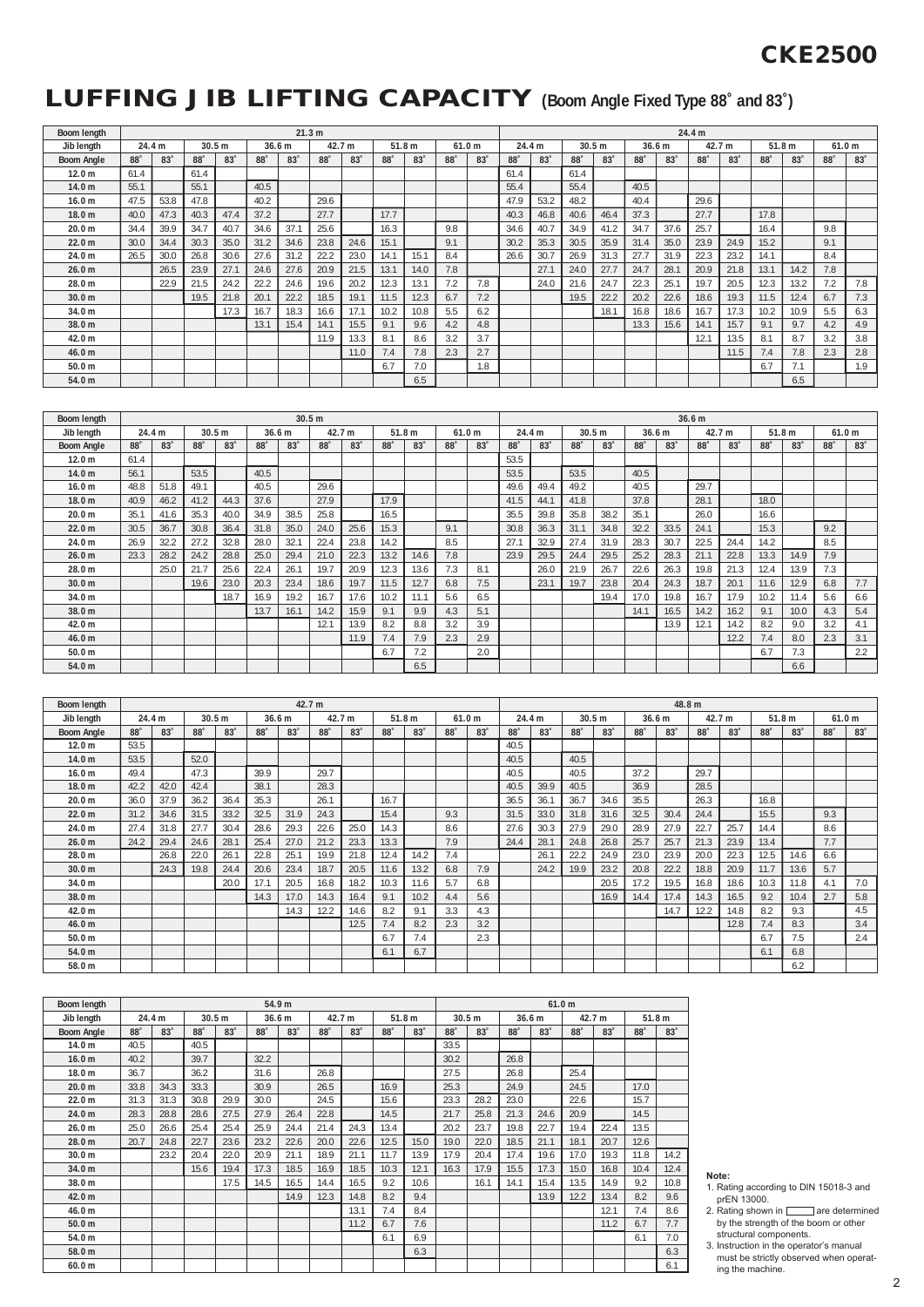## **BOOM & JIB ARRANGEMENT**

| Boom length<br>m(f <sub>t</sub> ) | Boom arrangement                                                       |
|-----------------------------------|------------------------------------------------------------------------|
| 15.2(50)                          | Base-Tip                                                               |
| 18.3(60)                          | Base-A-Tip                                                             |
| 21.3(70)                          | Base-A-A-Tip, Base-B-Tip                                               |
| 24.4 (80)                         | Base-A-B-Tip                                                           |
| 27.4 (90)                         | Base-A-A-B-Tip, Base-D-Tip, Base-B-B-Tip                               |
| 30.5 (100)                        | Base-A-B-B-Tip, Base-A-D-Tip                                           |
| 33.5 (110)                        | Base-A-A-B-B-Tip, Base-A-A-D-Tip, Base-B-D-Tip                         |
| 36.6 (120)                        | Base-A-B-D-Tip                                                         |
| 39.6 (130)                        | Base-A-A-B-D-Tip, Base-D-D-Tip, Base-B-B-D-Tip                         |
| 42.7 (140)                        | Base-A-B-B-D-Tip, Base-A-D-D-Tip                                       |
| 45.7 (150)                        | Base-A-A-B-B-D-Tip, Base-A-A-D-D-Tip, Base-B-D-D-Tip                   |
| 48.8 (160)                        | Base-A-B-D-D-Tip                                                       |
| 51.8 (170)                        | Base-A-A-B-D-D-Tip, Base-B-B-D-D-Tip, Base-D-D-D-Tip                   |
| 54.9 (180)                        | Base-A-B-B-D-D-Tip, Base-A-D-D-D-Tip                                   |
| 57.9 (190)                        | Base-A-A-B-B-D-D-Tip, Base-A-A-D-D-D-Tip, Base-B-D-D-D-Tip             |
| 61.0(200)                         | Base-A-B-D-D-D-Tip                                                     |
| 64.0(210)                         | Base-A-A-B-D-D-D-Tip, Base-B-B-D-D-D-Tip, Base-D-D-D-D-Tip             |
| 67.1 (220)                        | Base-A-B-B-D-D-D-Tip, Base-A-D-D-D-D-Tip                               |
| 70.1 (230)                        | Base-A-A-B-B-D-D-D-Tip, Base-A-A-D-D-D-D-Tip, Base-B-D-D-D-D-Tip       |
| 73.2 (240)                        | Base-A-B-D-D-D-D-Tip                                                   |
| 76.2 (250)                        | Base-A-A-B-D-D-D-D-Tip, Base-B-B-D-D-D-D-Tip, Base-D-D-D-D-D-Tip       |
| 79.3 (260)                        | Base-A-B-B-D-D-D-D-Tip, Base-A-D-D-D-D-D-Tip                           |
| 82.3 (270)                        | Base-A-A-B-B-D-D-D-D-Tip, Base-A-A-D-D-D-D-D-Tip, Base-B-D-D-D-D-D-Tip |
| 85.3 (280)                        | Base-A-B-D-D-D-D-D-Tip                                                 |
| 88.4 (290)                        | Base-A-A-B-D-D-D-D-D-Tip, Base-B-B-D-D-D-D-D-Tip                       |
| 91.4(300)                         | Base-A-B-B-D-D-D-D-D-Tip                                               |

Base Boom Length and Boom Tip Length Base = 7.8 m (25'), Tip = 8.3 m (27') Insert Boom A = 3.0 m (10'), B = 6.1 m (20'), D = 12.2 m (40')

### **FIXED JIB ARRANGEMENT**

| Jib length<br>m(f <sub>t</sub> ) | Jib arrangement               |
|----------------------------------|-------------------------------|
| 12.2(40)                         | Base-A-Tip                    |
| 18.3(60)                         | Base-A-B-Tip                  |
| 24.4(80)                         | Base-A-B-B-Tip                |
|                                  | 30.5 (100)   Base-A-B-B-B-Tip |

Base Jib Length and Jib Tip Length  $Base = 7.8 \text{ m} (25')$ , Tip =  $8.3 \text{ m} (27')$ Insert Jib A = 3.0 m (10'), B = 6.1 m (20')

## **CRANE BOOM ARRANGEMENT LUFFING BOOM ARRANGEMENT**

| Boom length<br>m(f <sub>t</sub> ) | Boom arrangement                                           |
|-----------------------------------|------------------------------------------------------------|
| 21.3(70)                          | Base-A-B-Cap                                               |
| 24.4 (80)                         | Base-A-A-B-Cap, Base-B-B-Cap, Base-D-Cap                   |
| 27.4 (90)                         | Base-A-B-B-Cap, Base-A-D-Cap                               |
| 30.5 (100)                        | Base-A-A-B-B-Cap, Base-A-A-D-Cap, Base-B-D-Cap             |
| 33.5 (110)                        | Base-A-B-D-Cap                                             |
| 36.6 (120)                        | Base-A-A-B-D-Cap, Base-B-B-D-Cap, Base-D-D-Cap             |
| 39.6 (130)                        | Base-A-B-B-D-Cap, Base-A-D-D-Cap                           |
| 42.7 (140)                        | Base-A-A-B-B-D-Cap, Base-A-A-D-D-Cap, Base-B-D-D-Cap       |
| 45.7 (150)                        | Base-A-B-D-D-Cap                                           |
| 48.8 (160)                        | Base-A-A-B-D-D-Cap, Base-B-B-D-D-Cap, Base-D-D-D-Cap       |
| 51.8 (170)                        | Base-A-B-B-D-D-Cap, Base-A-D-D-D-Cap                       |
| 54.9 (180)                        | Base-A-A-B-B-D-D-Cap, Base-B-D-D-D-Cap, Base-A-A-D-D-D-Cap |
| 57.9 (190)                        | Base-A-B-D-D-D-Cap                                         |
| 61.0(200)                         | Base-A-A-B-D-D-D-Cap, Base-B-B-D-D-D-Cap                   |

Base Boom Length and Luffing Boom Cap Length Base = 7.8 m (25'), Cap = 8.3 m (27') Insert Luffing Boom A = 3.0 m (10'), B = 6.1 m (20'), D = 12.2 m (40')

### **LUFFING JIB ARRANGEMENT**

| Jib length<br>m(f <sub>t</sub> ) | Jib arrangement                                            |
|----------------------------------|------------------------------------------------------------|
| 21.3 (70)                        | Base-A-B-Tip                                               |
| 24.4 (80)                        | Base-A-A-B-Tip, Base-B-B-Tip, Base-D-Tip                   |
| 27.4 (90)                        | Base-A-B-B-Tip, Base-A-D-Tip                               |
| 30.5(100)                        | Base-A-A-B-B-Tip, Base-B-D-Tip, Base-A-A-D-Tip             |
| 33.5(110)                        | Base-A-B-D-Tip                                             |
| 36.6(120)                        | Base-A-A-B-D-Tip, Base-B-B-D-Tip, Base-D-D-Tip             |
| 39.6 (130)                       | Base-A-B-B-D-Tip, Base-A-D-D-Tip                           |
| 42.7 (140)                       | Base-A-A-B-B-D-Tip, Base-B-D-D-Tip, Base-A-A-D-D-Tip       |
| 45.7 (150)                       | Base-A-B-D-D-Tip                                           |
| 48.8 (160)                       | Base-A-A-B-D-D-Tip, Base-B-B-D-D-Tip                       |
| 51.8 (170)                       | Base-A-B-B-D-D-Tip                                         |
| 54.9 (180)                       | Base-A-A-B-B-D-D-Tip, Base-A-A-D-D-D-Tip, Base-B-D-D-D-Tip |
| 57.9 (190)                       | Base-A-B-D-D-D-Tip                                         |
| 61.0(200)                        | Base-A-A-B-D-D-D-Tip                                       |

Base Luffing Jib Length and Luffing Jib Tip Length Base = 7.8 m (25'), Tip = 8.3 m (27') Insert Luffing Jib A = 3.0 m (10'), B = 6.1 m (20'), D = 12.2 m (40')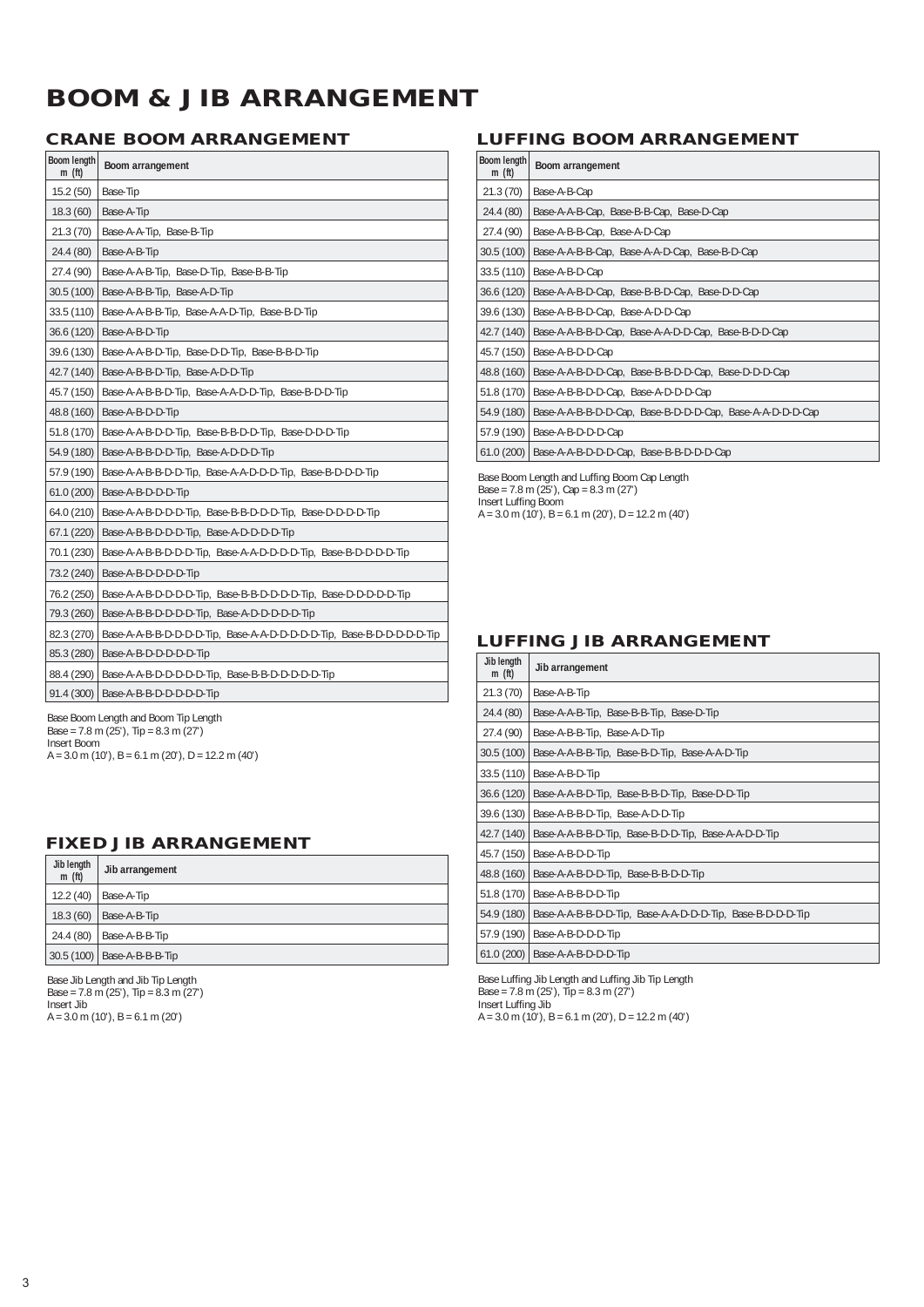## **CKE2500**

## **WORKING RADIUS**

**Radius from center of rotation (m)**

58 56 54 52 50 48 46 44 42 40 38 36 34 32 30 28 26 24 22 20 18 16 14 12 10 8 6 <sup>4</sup> <sup>4</sup> <sup>6</sup> <sup>8</sup> <sup>10</sup> <sup>12</sup> <sup>14</sup> <sup>16</sup> <sup>18</sup> <sup>20</sup> <sup>22</sup> <sup>24</sup> <sup>26</sup> <sup>28</sup> <sup>30</sup> <sup>32</sup> <sup>34</sup> <sup>36</sup> <sup>38</sup> <sup>40</sup> <sup>42</sup> <sup>44</sup> <sup>46</sup> <sup>48</sup> <sup>50</sup> <sup>52</sup> <sup>54</sup> <sup>56</sup> <sup>58</sup> <sup>60</sup> <sup>62</sup> <sup>64</sup> <sup>66</sup> <sup>68</sup> <sup>70</sup> <sup>72</sup> <sup>74</sup> <sup>76</sup> <sup>78</sup> <sup>80</sup>

**81˚ 75˚ 70˚ 65˚ 60˚ 55˚**

### **CRANE BOOM FIXED JIB (Jib Offset Angle: 10°, 30°) 10˚**  $81^{1}$   $\times$  30 **76.2 m boom +30.5 m jib** 110 **76.2 m boom +30.5 m jib** 105 **76.2 m boom +24.4 m jib 76.2 m boom +24.4 m jib** 100 **76.2 m boom +18.3 m jib 76.2 m boom 76.2 m boom +18.3 m jib** 95 **76.2 m boom +12.2 m jib +12.2 m jib** 90 85 80 75 70 65 **27.4 m boom +30.5 m jib 27.4 m boom +24.4 m jib 27.4 m boom +18.3 m jib 27.4 m boom 27.4 m boom +30.5 m jib 27.4 m boom +24.4 m jib 27.4 m boom +18.3 m jib** 60 Height above ground (m) **Height above ground (m)** 55 50 45 **27.4 m boom +12.2 m jib +12.2 m jib** 40 35 30 25 20 15 10 5 10 15 20 25 30 35 40 45 50 55 60 65 70 75 80 85 90 **Radius from center of rotation (m) 2.53 m Center of rotation 1.4 m**

### **LUFFING JIB**

**2.53 m**

**Center of rotation 1.4 m**

**91.4 m boom 88.4 m boom 85.3 m boom 82.3 m boom 79.2 m boom 76.2 m boom 73.2 m boom**

**70.1 m boom**

 $\begin{array}{l} 67.1~\text{m}~\text{boom} \\ 64.0~\text{m}~\text{boom} \\ 64.0~\text{m}~\text{boom} \\ \hline 57.9~\text{m}~\text{boom} \\ \hline 57.9~\text{m}~\text{boom} \\ \hline 48.8~\text{m}~\text{boom} \\ \hline 48.2~\text{m}~\text{boom} \\ \hline 42.7~\text{m}~\text{boom} \\ \hline 39.6~\text{m}~\text{boom} \\ \hline 33.5~\text{m}~\text{boom} \\ \hline 33.5~\text{$ 



**Height above ground (m)**

**50˚**

**45˚**

**40˚**

**35˚**

**30˚**

886882802874727068664260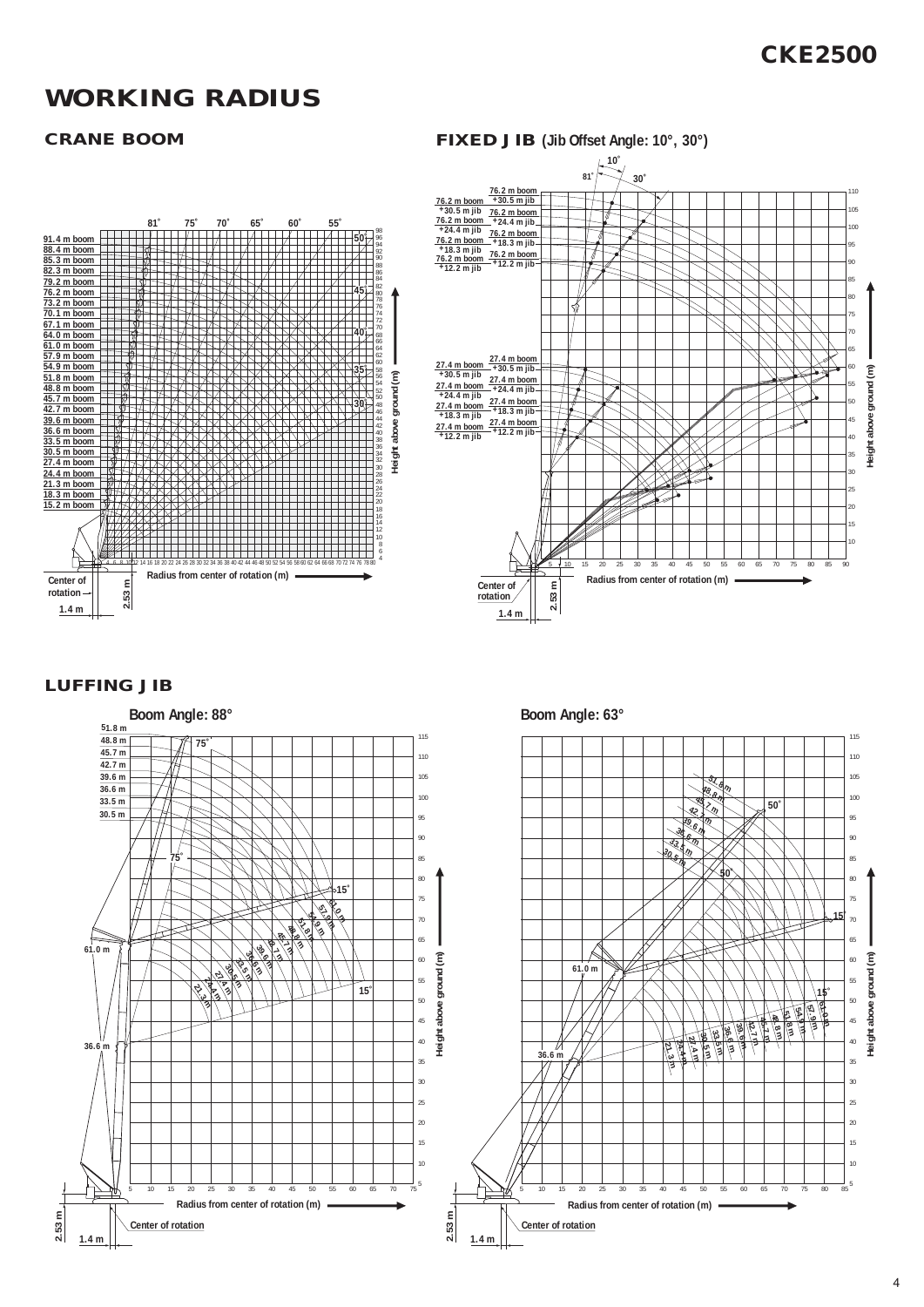## **SPECIFICATIONS OF PARTS AND ATTACHMENTS**

Dimensions: mm Weight: kg

1,490

1,660 1,315

 $\overline{21}$ 

 $~\stackrel{+}{\phantom{}_{\sim}}\, \stackrel{+}{\phantom{}_{\sim}}\,$ 

1,795

480



908

385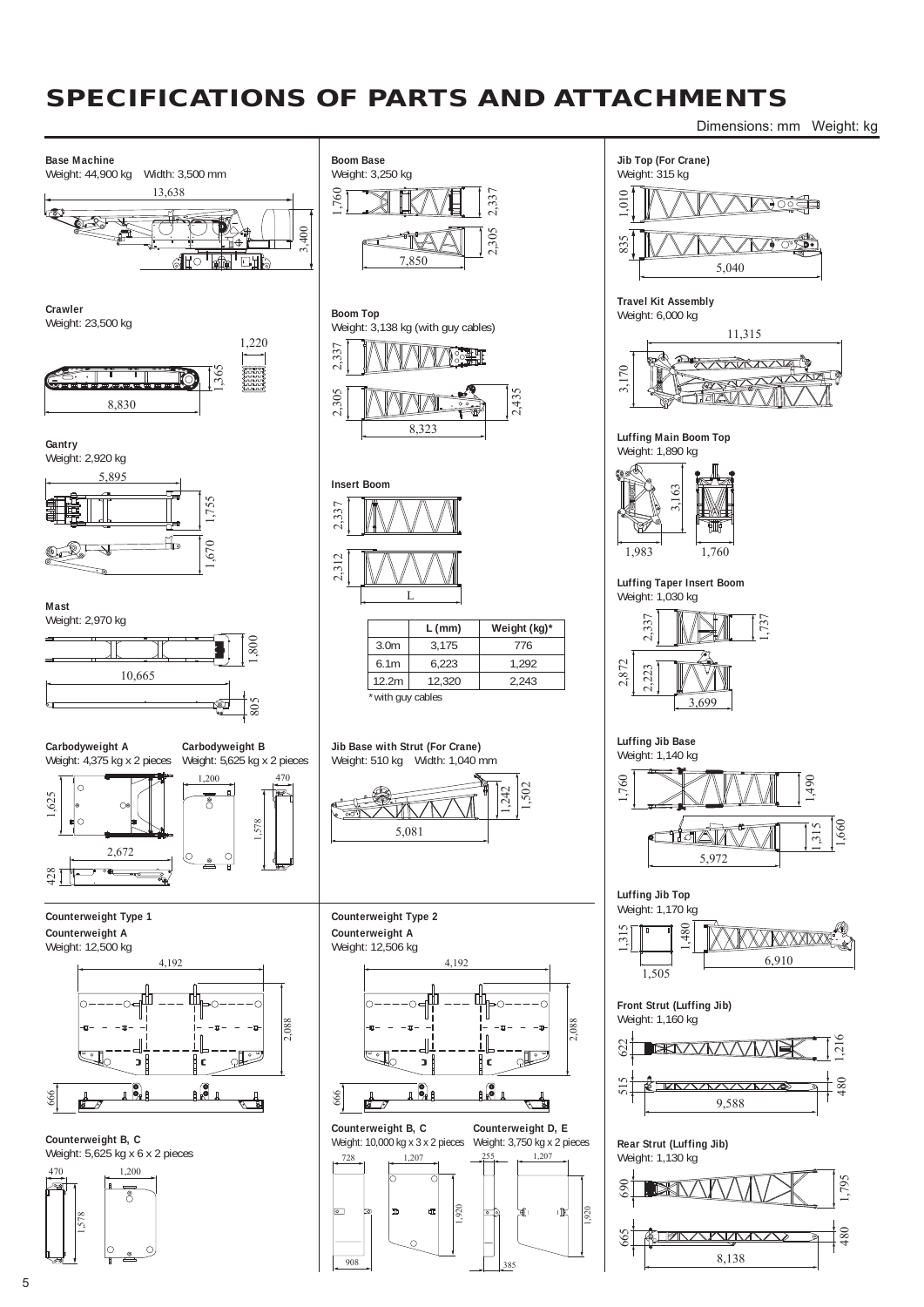## **CKE2500**

## **TRANSPORTATION PLAN**

**(Main Boom 61.0 m + Luffing Jib 51.8 m, Counterweight: Type 1)**

| Configuration                                                                                                                                           | <b>Description</b>                                                                                                                                                           | <b>Total Weight</b>                                        |
|---------------------------------------------------------------------------------------------------------------------------------------------------------|------------------------------------------------------------------------------------------------------------------------------------------------------------------------------|------------------------------------------------------------|
| No.1 Low Loader<br>13,700<br>4,200<br><u>droom</u><br>07070<br>800                                                                                      | Base Machine =<br>Including 3rd winch<br>Translifter<br>All wire ropes                                                                                                       | 44.90 ton                                                  |
| No.2 & No.3 Tent Side Truck<br>13,620<br>8,830<br>2,620<br>1,360<br>3,900<br>⊙)(○) (○<br>1,280                                                          | $Crawler =$                                                                                                                                                                  | 23.50 ton                                                  |
| No.4 & No.5 Flat Bed Trailer<br>2,640<br>3,920<br>$\circ$<br>О<br>О<br>1,280                                                                            | Counterweight $(4 \times 5.63 \text{ ton}) =$<br>40 ft Main Boom $x 1 =$<br>40 ft Luffing Jib $x 1 =$<br>$Total =$                                                           | 22.52 ton<br>2.24 ton<br>0.96 ton<br>25.72 ton             |
| <b>No.6 Flat Bed Trailer</b><br>2,600<br>3,880<br>Ó<br>$\circ$<br>C<br>1,280                                                                            | Counterweight $A \times 1 =$<br>40 ft Main Boom $x 1 =$<br>20 ft Luffing Jib $(2 \times 0.54 \text{ ton}) =$<br>Carbodyweight A $(2 \times 4.38 \text{ ton}) =$<br>$Total =$ | 12.89 ton<br>2.24 ton<br>1.08 ton<br>8.76 ton<br>24.97 ton |
| <b>No.7 Tent Side Truck</b><br>13,620<br><del>A A B B A A A B</del> B B A A B<br>$\overline{\mathbb{R}}$<br>$\frac{3,900}{2,620}$<br>(○)(○)(○)<br>1,280 | 10 ft Main Boom $(2 \times 0.74 \text{ ton}) =$<br>20 ft Main Boom $x 1 =$<br>10 ft Luffing Jib Insert $x 1 =$<br>$Total =$                                                  | 1.48 ton<br>1.29 ton<br>0.31 ton<br>3.08 ton               |
| No.8 Tent Side Truck<br>13,620<br>2,620<br><b>REED !!</b><br>3,900<br>$\rm ^{\circ} \circ$<br>(○)(○)<br>1,280                                           | Luffing Jib Top $x 1 =$<br>Luffing Taper $x 1 =$<br>Counterweight $(4 \times 5.63 \text{ ton}) =$<br>$Total =$                                                               | 1.17 ton<br>1.03 ton<br>22.52 ton<br>24.72 ton             |
| No.9 Semi Loader<br>11,300<br><b>xixxxrxxxxxxxxxxxx</b><br>$\frac{170}{ }$<br>4,170<br><b>XKIXXIT</b><br>0-0-0<br>1,000                                 | Travel Kit =<br>Carbodyweight B $(2 \times 5.63 \text{ ton}) =$<br>$Total =$                                                                                                 | 6.00 ton<br>11.26 ton<br>17.26 ton                         |

**Note:** This transport plan depends on your specification of trailer and the areas or countries where you transport.